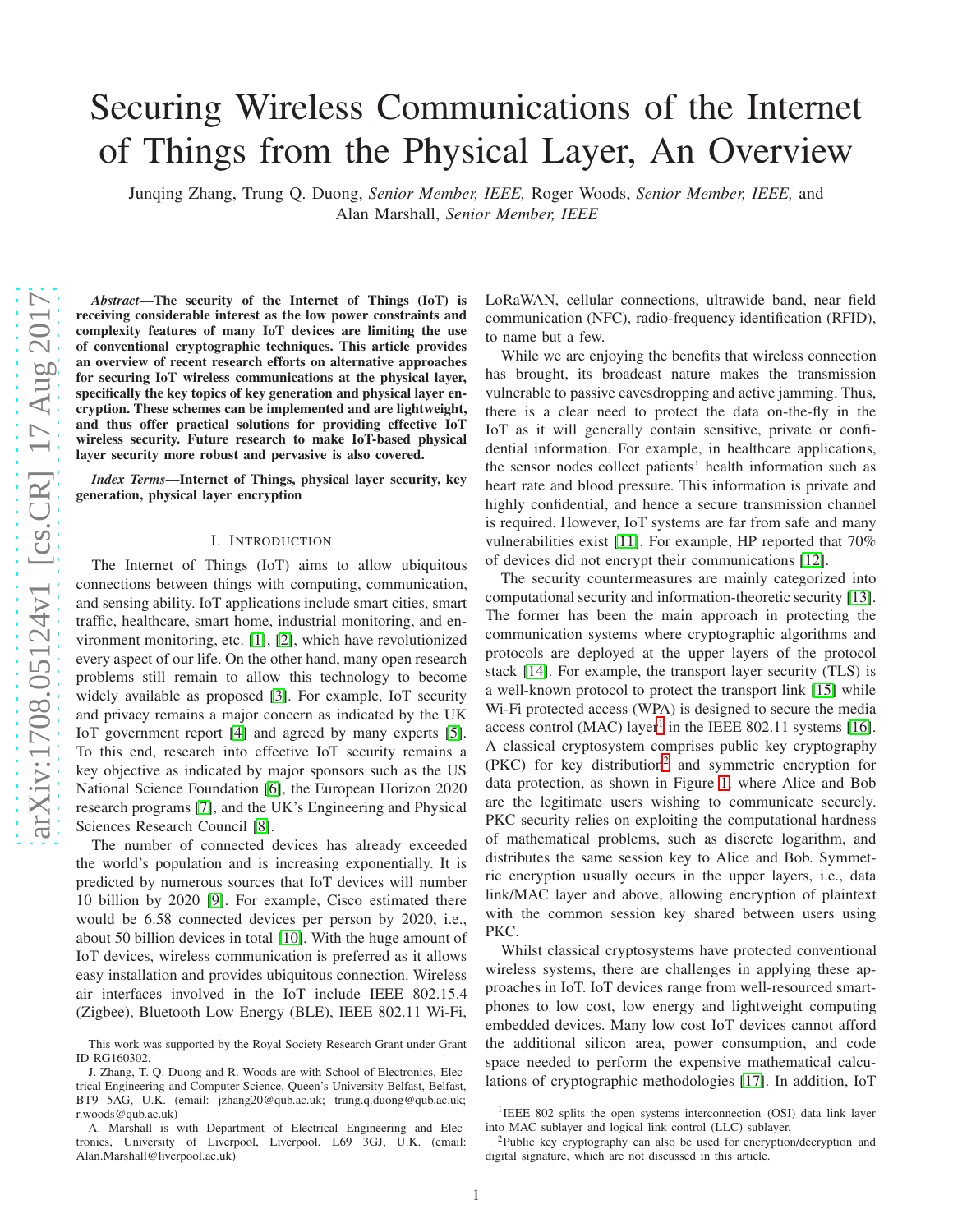

<span id="page-1-0"></span>Fig. 1. Classic cryptosystem with MAC layer encryption as an example. The gray blocks represent the encrypted data.

applications may work in a device-to-device communication mode where there is no secured public key infrastructure (PKI) for the distribution of public keys. Finally, with the development of quantum computing, the concept of PKC will be fundamentally challenged [\[18\]](#page-8-15).

Conventional upper layer-based cryptography also leaves the transmission vulnerable to many passive and active attacks. For example, the MAC header is sent in plaintext and attackers can perform traffic analysis by observing the MAC header. In addition, the physical packet header is also sent in plaintext and can reveal side-channel information (SCI) such as data rate, packet length, mapping schemes, etc. [\[19\]](#page-8-16). Eavesdroppers can perform various attacks based on the observed SCI, such as analysis of users' activities and selective jamming.

Therefore, the design of a low cost and robust cryptosystem for IoT is vital. While the main security streams have focused on the upper layers, the physical layer can also be leveraged to enhance security. In fact, reusing the physical layer features can decrease additional energy cost for security. As shown in Figure [2,](#page-2-0) security enhancement at the physical layer can be twofold. Firstly, information-theoretic security, also known as physical layer security (PLS), exploits the unpredictable features of wireless channels, such as fading; therefore, the system will not be compromised no matter how powerful the attackers are [\[20\]](#page-8-17)–[\[23\]](#page-8-18). PLS transmission techniques achieve security through artificial noise [\[24\]](#page-8-19), jamming [\[25\]](#page-8-20), or beamforming [\[26\]](#page-8-21), etc. However, many PLS transmission schemes are not practical yet because they require complex coding and/or the perfect/imperfect channel state information (CSI) of the receiver and/or eavesdroppers [\[13\]](#page-8-10). On the other hand, physical layer key generation, an active branch of PLS, is implementable because the legitimate users are able to agree on the same key from the noisy channel estimation [\[27\]](#page-8-22), which can be used as an alternative to PKC in many circumstances.

Secondly, moving the encryption to the physical layer can protect the entire physical layer packet and thus the wireless connection is secured from many passive and active attacks.

Recently, a new hybrid approach considers how we can deploy cryptosystems directly into the physical layer and integrates information-theoretical security and computational security schemes, which are constructed by physical layer key generation and physical layer encryption (PLE), as shown in Figure [3.](#page-2-1) Alice and Bob carry out wireless transmission over the noisy channel using pilot signals. They are able to exploit common information of wireless channels and agree on the same cryptographic key through the key generation protocol consisted of channel probing, quantization, information reconciliation, and privacy amplification. The key is then fed to the PLE, which performs encryption operations at the modulation stages of the physical layer, and protects the IoT wireless transmission. Their integration offers a good example of how information-theoretic security schemes and computational security schemes can work together to protect IoT systems. Security countermeasures from the physical layer are lightweight and offer protection to the wireless transmission, and therefore are advantageous over conventional upper layer encryption-based security primitives.

There have been survey papers on the PLS transmission [\[28\]](#page-8-23) and key generation [\[27\]](#page-8-22), [\[29\]](#page-8-24) to protect IoT. However, PLS transmission is limited in practical implementation and a survey on integration of key generation and encryption has never been reported. This article aims to provide an overview on the recent progress of this promising hybrid physical layer cryptosystem, with a focus on the practical implementation and algorithm prototyping.

The rest of this article is organized as follows. The wireless technologies used in IoT are introduced in Section [II.](#page-2-2) We then describe the physical layer key generation in Section [III](#page-3-0)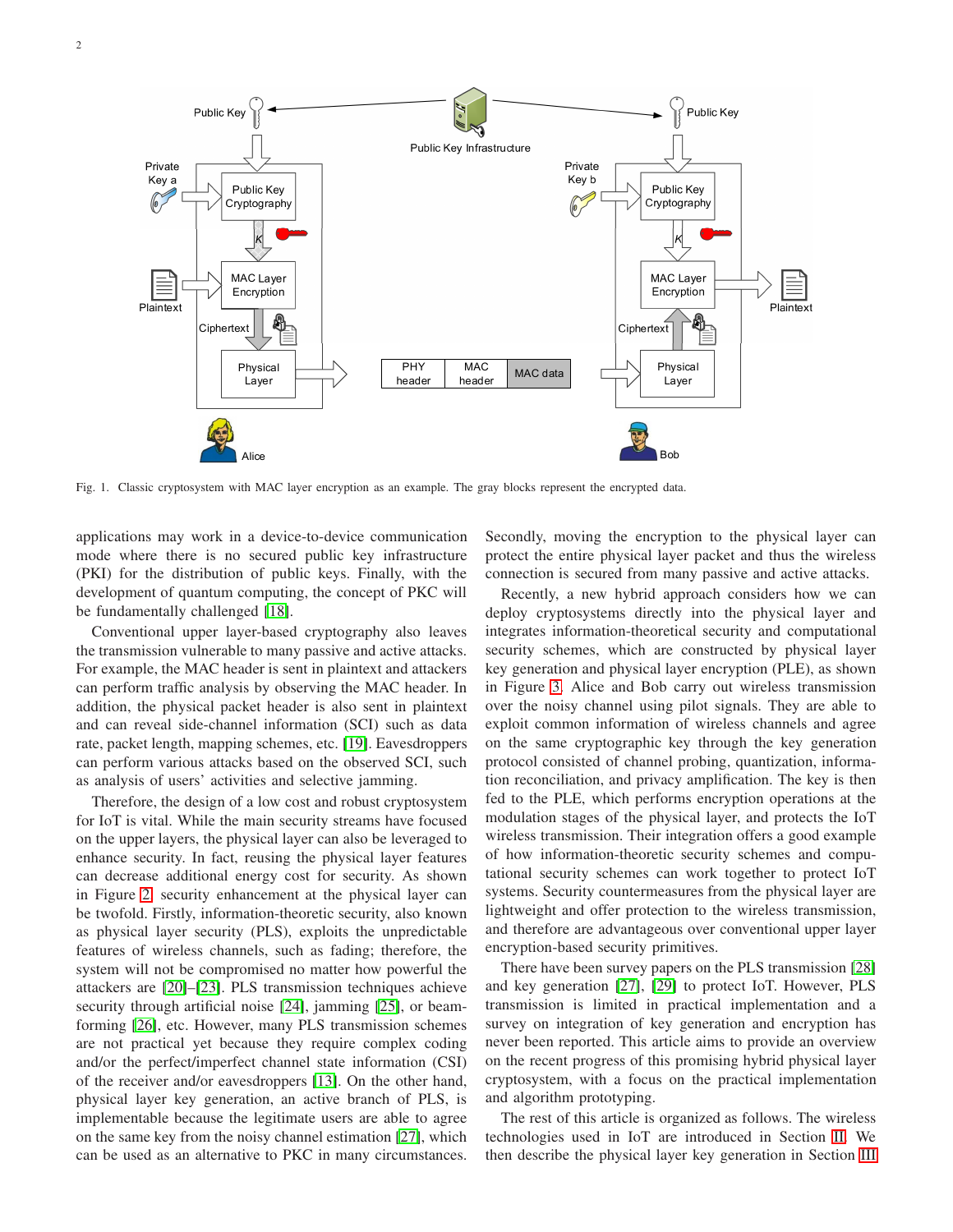

Fig. 2. Taxonomy of security enhancement techniques at physical layer

<span id="page-2-0"></span>

<span id="page-2-1"></span>Fig. 3. Key generation and PLE-based cryptosystem. The gray blocks represent the encrypted data.

and PLE in Section [IV.](#page-5-0) Finally, we propose some future research directions in Section [V](#page-7-2) that make securing IoT from the physical layer more robust and pervasive. Section [VI](#page-7-3) concludes the article.

# <span id="page-2-2"></span>II. WIRELESS TECHNOLOGIES FOR IOT AND THEIR SECURITY COUNTERMEASURES

IoT aims to connect everything together and wireless communication is seen as the best option in order to avoid installation costs while enabling ubiquitous connection. IoT devices are normally tiny, embedded, and battery-powered, and thus communicate with each other through various lowpower wireless communication technologies. This section introduces several popular wireless technologies, including IEEE 802.15.4 (Zigbee), BLE, IEEE 802.11, and LoRaWAN.

IEEE 802.15.4 defines the physical and MAC layer protocols while Zigbee is based on IEEE 802.15.4 and includes high layer protocols. It runs at an unlicensed industrial, scientific and medical (ISM) 2.4 GHz frequency and uses direct sequence spread spectrum (DSSS) as the physical layer

modulation. IEEE 802.15.4 is energy efficient and supports a data rate of up to 250 kbps, which is quite suitable for applications with limited data exchange requirements. It has been used extensively in wireless sensor networks (WSNs), especially in industrial applications.

BLE, also known as Bluetooth Smart, was standardized in 2010 as Bluetooth Core Specification Version 4.0. BLE runs at 2.4 GHz frequency and uses frequency hopping spread spectrum (FHSS) to combat frequency interference. It supports short range communications (50 to 100 m) and a data rate of 1 Mbps. In addition, BLE consumes extremely low energy and can run for months on standard coin-cell batteries. It is suited for IoT applications such as wearable devices and it is predicted by the Bluetooth special interest group that more than 90% smartphones will support BLE by 2018 [\[30\]](#page-8-25).

IEEE 802.11 families are the most popular wireless local area network (WLAN) standards working at 2.4/5 GHz. They include IEEE 802.11a/b/g/n and are supported almost by all smartphones, laptops, tablets, etc. IEEE 802.11 can be used in the smart home applications to provide large amounts of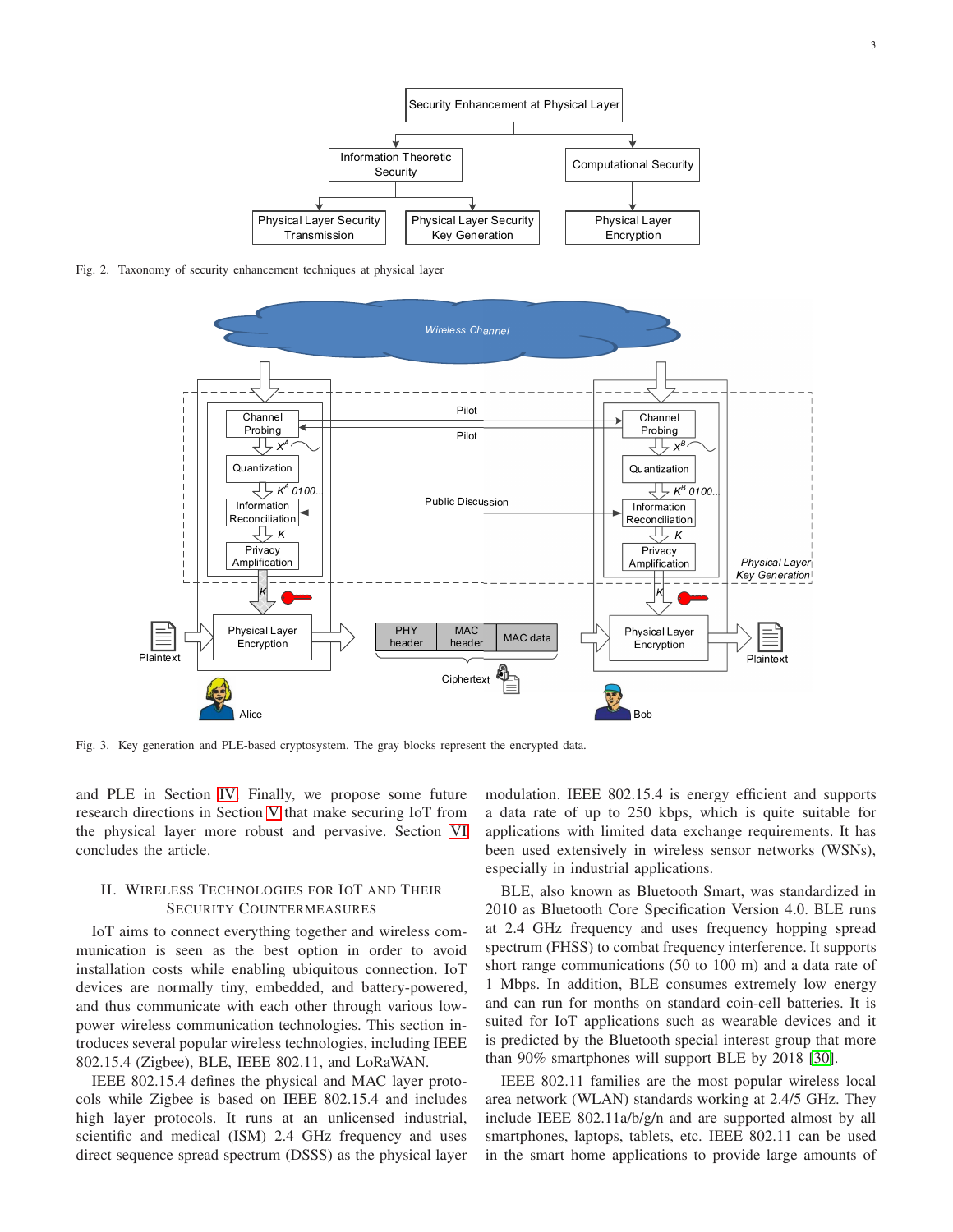data transfer and as most houses are already covered by IEEE 802.11, installation costs can be avoided. Whilst legacy IEEE 802.11 standards may not be suitable for many lightweight IoT applications, IEEE 802.11ah was recently announced by the Wi-Fi alliance which has been developed explicitly for IoT. It works at sub 1 GHz bands and can cover large range communications. In addition, 802.11ah adopts narrower bandwidth and implements energy efficient protocols to extend the sensors' battery life. It is also optimized to support large groups of stations or sensors that cooperate to share the signals.

LoRaWAN is an emerging low power wide area network (WAN) technology with the first specification released in June, 2015 [\[31\]](#page-8-26). It also runs at sub 1 GHz and employs chirp spread spectrum. It supports long range coverage  $(> 15 \text{ km})$ , millions of users, and low power consumption (up to ten years), and therefore is extremely suitable for low cost IoT devices.

IEEE 802.15.4, Bluetooth, and IEEE 802.11 systems usually handle the security at the data link/MAC layer. For example, an AES block cipher is used to protect the link layer of IEEE 802.15.4 and Bluetooth systems. In IEEE 802.11 systems, an MAC layer encryption scheme named WPA has been designed and implemented using AES. LoRa implements the security countermeasures by encryption at network and application layers.

<span id="page-3-0"></span>A summary and comparison of the wireless technologies for the IoT is given in Table [I.](#page-4-0)

## III. PHYSICAL LAYER KEY GENERATION

Key generation from the randomness of wireless channels has been receiving much research interest [\[27\]](#page-8-22), as it is wellsuited for establishing cryptographic keys as an alternative to PKC in IoT applications [\[32\]](#page-8-27). As shown in Figure [3,](#page-2-1) firstly, key generation exploits unpredictable but characteristic features of the wireless channel, and is thus informationtheoretically secure [\[33\]](#page-8-28), [\[34\]](#page-8-29). Secondly, it can be carried out between a pair of users with no aid from a third user, while a secured PKI is always required for PKC. Finally, key generation is lightweight and uses limited resources as all of the operations are not complicated and thus meets the low computation capacity of IoT devices. Zenger *et al.* implemented their key generation scheme in a 32-bit ARM Cortex M3 processor (EFM32GG-STK3700) and an 8-bit Intel MCS-51 and showed the resource and energy consumption to be very low [\[35\]](#page-8-30). The authors also implemented a lightweight PKC, elliptic curves Diffie-Hellman key generation (ECDH), as a comparison. As shown in Table [II,](#page-4-1) taking the implementation in 32-bit ARM processor as an example, the ECDH requires 5.73 times more code, 128.26 times more cycles, and consumes 41.52 times more energy, than that of the key generation protocol, respectively. Therefore, key generation from wireless channels is extremely suitable for low cost IoT devices.

Key generation works well in a dynamic wireless communication system, and is built on three principles.

• *Channel reciprocity* means the channel responses of the forward and backward links are the same, which is the basis for key generation. When two users measure the same channel parameters at the same frequency in a timedivision duplex (TDD) mode, the measurements at Alice and Bob are impacted by the non-simultaneous sampling and noise. However, a high correlation between channel measurements of Alice and Bob can still be maintained and eligible for key generation in a slow fading channel, as demonstrated in many practical experiments [\[36\]](#page-8-31)–[\[39\]](#page-8-32).

- *Temporal variation* indicates that there is randomness residing in the dynamic channel<sup>3</sup>, which ensures the extracted keys are random. A random key will make the cryptographic applications robust against attacks such as brute force.
- *Spatial decorrelation* implies that when located a halfwavelength away from the legitimate users, the eavesdropper experiences an uncorrelated channel compared to that between Alice or Bob, guaranteeing the security of the key generation. When the system works at 2.4 GHz, a half-wavelength is about 6 cm, which is quite short.

These principles have been theoretically modeled and analyzed in [\[43\]](#page-8-33), [\[44\]](#page-8-34) and experimentally validated in [\[38\]](#page-8-35), [\[39\]](#page-8-32).

# *A. Procedure*

Key generation involves channel probing, quantization, information reconciliation, and privacy amplification, as shown in Figure [3.](#page-2-1) Without loss of generality, Alice is selected as the initiator of the key generation process.

In the channel probing step, the randomness residing in the temporal [\[36\]](#page-8-31), [\[37\]](#page-8-36), [\[43\]](#page-8-33), frequency [\[43\]](#page-8-33), [\[45\]](#page-8-37)–[\[47\]](#page-9-0), and spatial [\[48\]](#page-9-1)–[\[51\]](#page-9-2) domains can be extracted by measuring the channel parameters such as the received signal strength (RSS) and CSI, etc. In particular, at time  $t_A$  Alice sends a public pilot signal to Bob who will measure the channel parameter as  $X^B$ . Then, at time  $t_B = t_A + \tau$ , Bob also sends a public pilot signal to Alice who will measure the same channel parameter and store it as  $X^A$ . Alice and Bob will repeat the above channel sampling until they get enough measurements to generate a full set of keys<sup>4</sup>. It is worth noting that in this step, users adopt a public pilot signal to measure the channel but do not try to exchange message secretly. It is possible that some of the probe packets are not successful because of the poor channel condition, which results in a mismatch between the pairing of the measurements of Alice and Bob. This can be solved by exchanging and comparing the timestamps of the measurements, and keeping the records with the common timestamps. In TDD mode, the common timestamp does not necessarily indicate the timestamps with the exact same value, but their difference should be the sampling delay  $\tau$ . For example, Alice will send her recorded timstamps to Bob, who will compare his timestamps and keep the common ones. Bob

<sup>4</sup>The key length is determined by the cryptographic applications. For example, the key length of AES can be 128-bit, 192-bit, or 256-bit.

<sup>&</sup>lt;sup>3</sup>In the urban area, the interference may be chaotic, because of the densely deployed access points [\[40\]](#page-8-38). The interference will impact the channel measurements accuracy but will not affect randomness nature of the wireless link between users. In addition, the statistical features of the channel may be deterministic [\[41\]](#page-8-39), [\[42\]](#page-8-40), but key generation is exploiting the instantaneous channel variation, which is random in nature.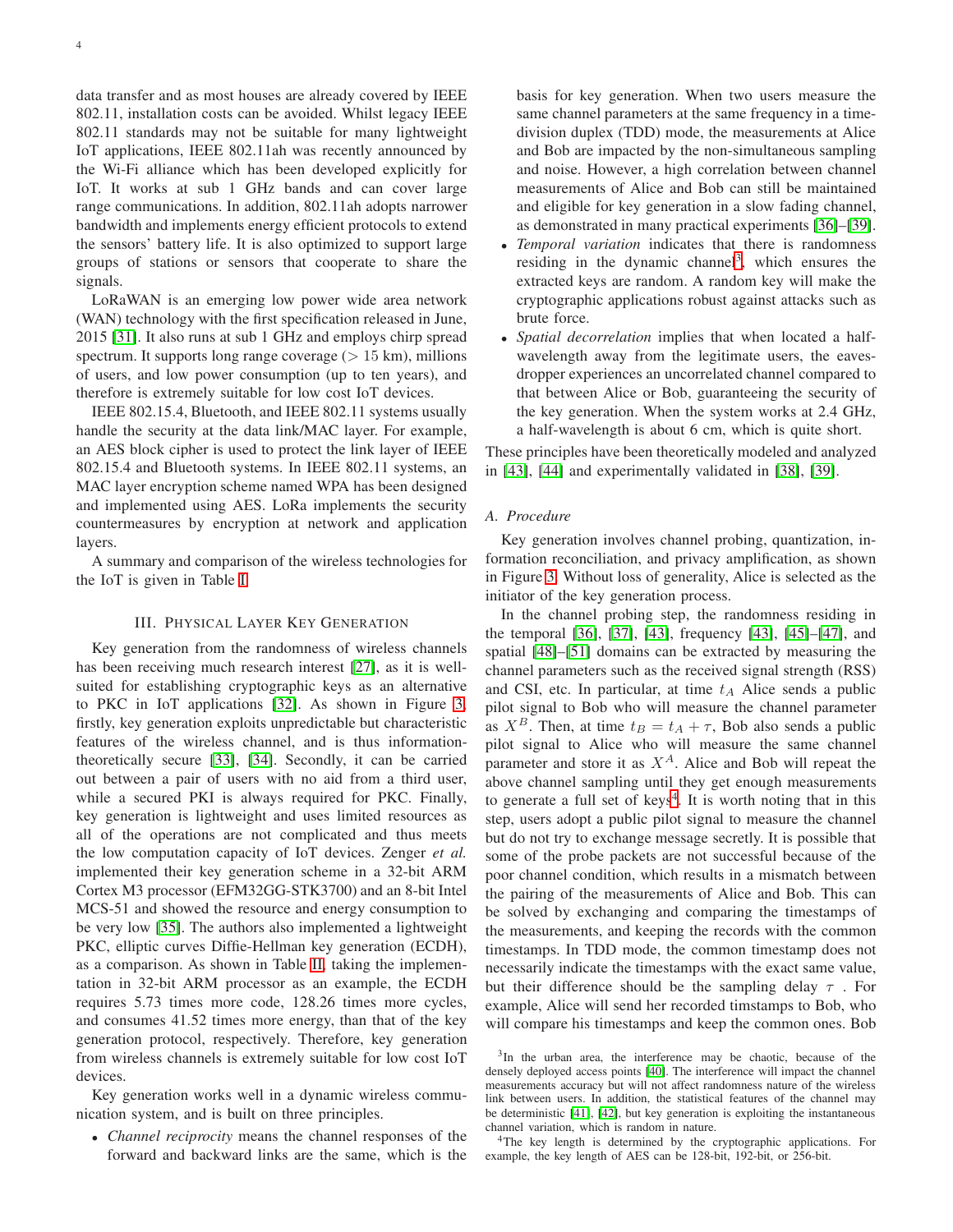<span id="page-4-0"></span>

| Technique                           | Frequency      | Range           | Data Rate               | Security Countermeasure                        | Applications                                                      |
|-------------------------------------|----------------|-----------------|-------------------------|------------------------------------------------|-------------------------------------------------------------------|
| <b>IEEE</b><br>802.15.4<br>(Zigbee) | $2.4$ GHz      | 10 to 100 m     | $250$ kps               | AES in MAC layer                               | WSN, industrial,<br>environment, and healthcare<br>monitoring     |
| <b>BLE</b>                          | $2.4$ GHz      | 50 to 150 m     | 1 Mbps                  | AES in link layer                              | Wearable devices.<br>smartphones                                  |
| <b>IEEE 802.11</b><br>a/b/g/n       | 2.4 or $5$ GHz | 50 <sub>m</sub> | $> 100$ Mbps            | WPA in MAC layer (with                         | Smart home, entertainment                                         |
| <b>IEEE 802.11</b><br>ah            | $sub$ 1 GHz    | $1 \text{ km}$  | 150 Kbps                | AES implemented)                               | Smart city, smart grid, smart<br>home, healthcare,                |
| LoRaWAN                             | $sub$ 1 GHz    | $> 15$ km       | $0.3$ kbps to $50$ kbps | Encryption at network<br>and application layer | Machine-to-machine, smart<br>city, and industrial<br>applications |

TABLE I WIRELESS TECHNOLOGIES FOR THE IOT

| TABLE II                                                                   |  |
|----------------------------------------------------------------------------|--|
| RESOURCE AND ENERGY CONSUMPTION COMPARISON BETWEEN KEY GENERATION AND ECDH |  |

<span id="page-4-1"></span>

| Protocol       | Platform      | Architecture | Resources      |              | Energy           |                    |            |
|----------------|---------------|--------------|----------------|--------------|------------------|--------------------|------------|
|                |               |              | Code Size (kb) | Cycles       | Computation (mJ) | Communication (mJ) | Total (mJ) |
| Key generation | ARM Cortex-M3 | $32$ -bit    | 1.033          | 302,297      | 2.246            | 0.187              | 2.433      |
| Key generation | Intel MCS-51  | 8-bit        | 1.137          | 1.345.205    | 5.206            | 0.187              | 5.393      |
| <b>ECDH</b>    | ARM Cortex-M3 | $32$ -bit    | 5.918          | 38,774,000   | 100.96           | 0.064              | 101.024    |
| <b>ECDH</b>    | Intel MCS-51  | 8-bit        | 8.749          | ,734,400,000 | 528.45           | 0.064              | 528.514    |

will then send his censored timestamps to Alice and she will also only keep the common ones, which will finally enable Alice and Bob to have the paired measurements. The exchange does not reveal any useful information to eavesdroppers.

In the second step, both Alice and Bob will convert the analog measurements into binary sequences using quantization schemes. Mean and standard deviation-based quantizer [\[36\]](#page-8-31) (Algorithm [1\)](#page-4-2) and cumulative distribution functions (CDF) based quantizer [\[52\]](#page-9-3) (Algorithm [2\)](#page-5-1) are two popular quantizers. In Algorithm [1,](#page-4-2)  $\mu_{X^u}$  is the mean value of  $X^u$ ,  $\sigma_{X^u}$  is the standard deviation of  $X^u$ ,  $\alpha$  is used to adjust the threshold, and  $n$  is the number of the channel measurements. The design of quantizer relies on the selection of threshold and quantization level (QL). CDF-based quantization is able to obtain the same proportion of 0s and 1s as it can adaptively adjust the threshold, which is at the cost of increased complexity. The computational complexity of calculating the mean and variance is  $\mathcal{O}(n)$ . When calculating CDF, one key step is sorting the measurements, whose complexity is  $\mathcal{O}(n \log(n)),$ which requires more computation than the calculation of the mean and variance. A performance comparison of quantization schemes is reported in [\[53\]](#page-9-4).

In practical measurements, due to the half-duplex nature of the most commercial hardware platforms and the independent hardware noise, channel measurements of Alice and Bob, i.e.,  $X^A$  and  $X^B$ , will not be identical, thus resulting in a disagreement between  $K^A$  and  $K^B$ . In the information reconciliation stage, Alice and Bob will leverage the error correction code (ECC) to reach an agreement, which is achieved via public discussion by exchanging information such as the syndrome.

<span id="page-4-2"></span>Algorithm 1 Mean and standard deviation-based quantization

| <b>INPUT:</b> $X^u$                                      | % Channel measurement, RSS or CSI |  |                                     |
|----------------------------------------------------------|-----------------------------------|--|-------------------------------------|
| OUTPUT: $K^u$                                            | $\%$ Key                          |  |                                     |
| 1: $\eta^u_+ = \mu_{X^u} + \alpha \times \sigma_{X^u}$   |                                   |  | $\%$ $\eta_{+}^{u}$ is the positive |
| threshold.                                               |                                   |  |                                     |
| 2: $\eta_{-}^u = \mu_{X^u} - \alpha \times \sigma_{X^u}$ |                                   |  | $\%$ $\eta_{-}^{u}$ is the negative |
| threshold.                                               |                                   |  |                                     |
| 3: for $i \leftarrow 1$ to n do                          |                                   |  |                                     |
| if $X^u(i) > \eta^u_+$ then<br>4:                        |                                   |  |                                     |
| $K^u(i) = 1$<br>5:                                       |                                   |  |                                     |
| 6:                                                       | else if $X^u(i) < \eta^u$ then    |  |                                     |
| $K^u(i) = 0$<br>7:                                       |                                   |  |                                     |
| else<br>8:                                               |                                   |  |                                     |
| $X^u(i)$ dropped<br>9:                                   |                                   |  |                                     |
| end if<br>10:                                            |                                   |  |                                     |
| 11: end for                                              |                                   |  |                                     |

Secure sketch [\[54\]](#page-9-5) is a popular key reconciliation technique and is given as an example in Algorithm [3.](#page-5-2) A comprehensive survey on information reconciliation techniques can be found in [\[55\]](#page-9-6). Finally, privacy amplification is employed to eliminate the information revealed to eavesdroppers, which can be implemented using hash functions [\[27\]](#page-8-22).

## *B. Application*

Due to its lightweight feature, this form of key generation has strong potential to provide the security for IoT. It has been applied in many wireless technologies, such as IEEE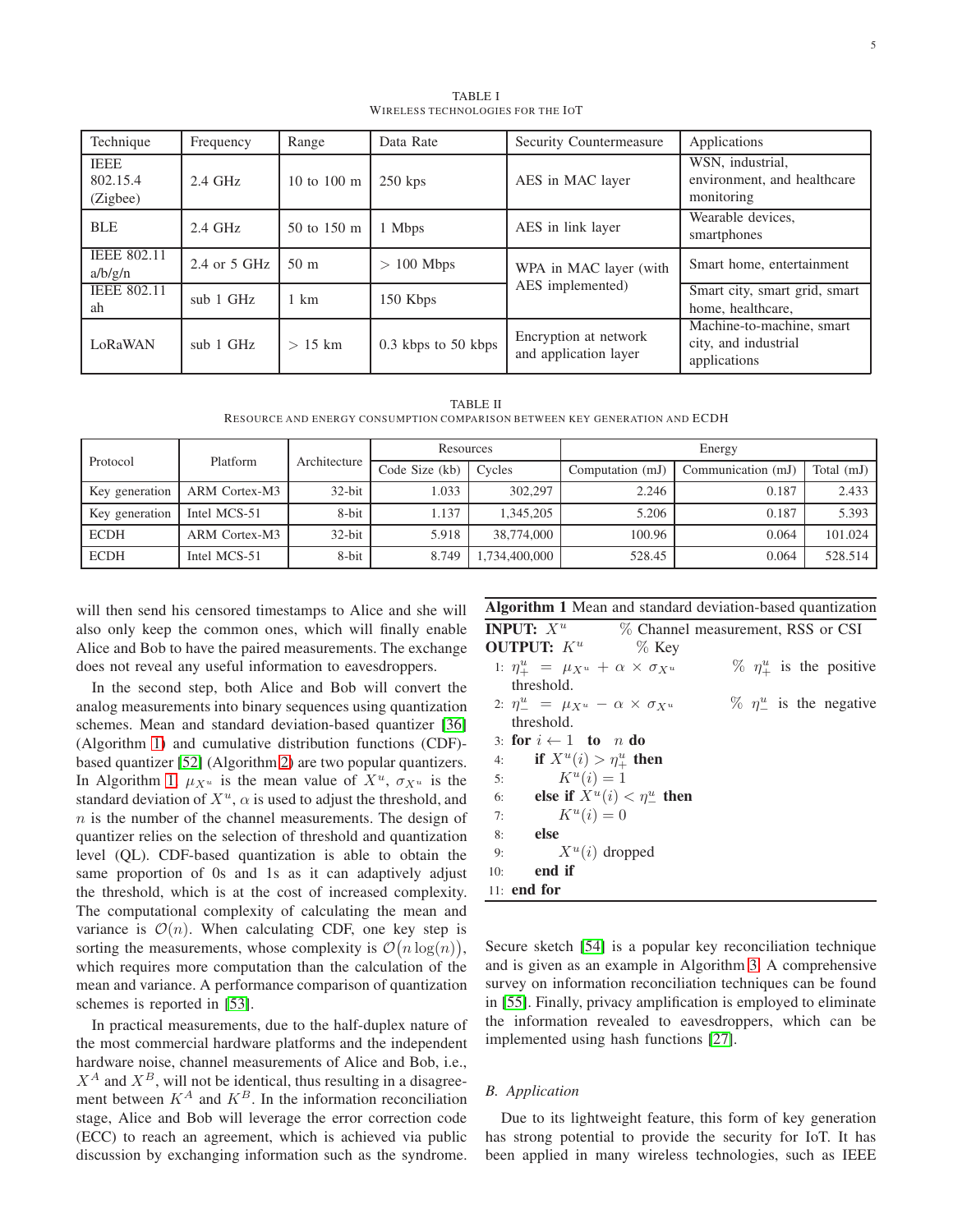## <span id="page-5-1"></span>Algorithm 2 CDF-based quantization

| <b>INPUT:</b> $X^u$                        | % Channel measurement, RSS or CSI                            |
|--------------------------------------------|--------------------------------------------------------------|
| <b>INPUT: OL</b>                           | % Quantization level                                         |
| <b>OUTPUT:</b> $K^u$ % Key                 |                                                              |
|                                            | 1: $F(x) = Pr(X^u < x)$ % CDF calculation                    |
|                                            | 2: $\eta_0^u = -\infty$ % Threshold                          |
| 3: for $j \leftarrow 1$ to $2^{QL} - 1$ do |                                                              |
|                                            | 4: $\eta_i^u = F^{-1}(\frac{\jmath}{2\alpha L})$ % Threshold |
| $5:$ end for                               |                                                              |
| 6: $\eta_{20L}^u = \infty$                 |                                                              |
|                                            | 7: Construct Gray code $b_j$ and assign them to different    |
| intervals $[\eta_{i-1}^u, \eta_i^u]$       |                                                              |
| 8: for $i \leftarrow 1$ to n do            |                                                              |
|                                            | 9: <b>if</b> $\eta_{i-1}^u \le X^u(i) < \eta_i^u$ then       |
| 10: $K^u(i, QL) = b_i$                     |                                                              |
| $11:$ end if                               |                                                              |
| $12:$ end for                              |                                                              |
|                                            |                                                              |

# <span id="page-5-2"></span>Algorithm 3 Secure sketch

**INPUT:**  $K^A$ ,  $K^B$  % Quantized keys of Alice and Bob **INPUT:**  $C$  % ECC set shared by Alice and Bob **OUTPUT:**  $K^A$ ,  $K^{B'}$ % Reconciled key 1: Alice randomly selects  $c$  from an ECC set  $C$ 2: Alice calculates  $s = XOR(K^A, c)$ 3: Alice transmits  $s$  to Bob through a public channel 4: Bob receives s 5: Bob calculates  $c^B = XOR(K^B, s)$ 6: Bob decodes  $c^B$  to get  $c$ 7: Bob calculates  $K^{B'}$  = XOR $(c, s) = K^A$  % Alice and Bob agree on the same key

802.11, IEEE 802.15.4, Bluetooth, etc., with many prototypes/implementations reported, see [\[27\]](#page-8-22).

IEEE 802.11 is the most popular technique for the key generation implementation as the technique is widely adopted in our daily life. The work in [\[36\]](#page-8-31) is one of the first and important papers that implemented key generation protocol. The authors generated keys from the peak of channel impulse response (CIR) using an 802.11 compatible field-programmable gate array (FPGA)-based platform, and also from RSS with a commercial Wi-Fi network interface card (NIC). However, the key generation rate is rather limited, i.e., about 1 bps, since the authors only extracted keys from coarse-grained channel parameter. Orthogonal frequency-division multiplexing (OFDM) is employed by IEEE 802.11a/g/n/ah, which can provide fine-grained CSI in both time and frequency domain and significantly improve the key generation performance [\[43\]](#page-8-33), [\[45\]](#page-8-37).

A key generation system using wearable devices with IEEE 802.15.4 is implemented in [\[56\]](#page-9-7). Channel measurements are carried out along with data transmission, in other words, no dedicated transmission is incurred for key generation. This avoids the additional energy burden required by key generation, which can significantly save power consumption as the radio transmission is always the dominant [\[17\]](#page-8-14). In addition, a low cost filter is employed to improve the signal crosscorrelation, which helps the system reach an agreement as high as 99.8% [\[56\]](#page-9-7). Since there is not much data transmission required by wearable devices, the system takes about half an hour to generate 128-bit keys. The duration is acceptable as it still meets the requirement. For example, Wi-Fi recommends to refresh the session key every hour.

Key generation has also been applied in Bluetooth systems [\[57\]](#page-9-8). The authors implemented their system in two Google Nexus One smartphones and sampled RSS with experiments in indoor and outdoor environments. Random frequency hopping was employed to combat the interference from other wireless networks running at the ISM bands. It has also been demonstrated by experiments that Bluetooth-based key generation can be carried out using much lower transmit power (3 dBm) with a performance comparable to that of Wi-Fi-based system, which is desirable for IoT devices.

## IV. PHYSICAL LAYER ENCRYPTION

<span id="page-5-0"></span>Modern communication systems employ a layered protocol stack to organize communication functions and most of the current security methodologies are applied at the MAC layer and above. The physical layer is the lowest layer of the protocol stack and was designed originally to modulate data for transmission but without any security considerations. This section introduces some recent ongoing encryption schemes implemented at the physical layer, which protects the entire physical layer packet. PLE schemes are lightweight as they do not introduce additional complexity, therefore are quite suitable for IoT applications.

# *A. Procedure*

The data payload undergoes several physical layer modulation stages, such as channel coding, mapping, inverse fast Fourier transform (IFFT) operation (for OFDM systems), etc. PLE can be applied by encrypting the data flow in these physical layer modulation stages. Some PLE schemes applicable for OFDM systems are shown in Figure [4,](#page-6-0) including XOR encryption [\[58\]](#page-9-9), phase encryption [\[58\]](#page-9-9)–[\[60\]](#page-9-10), and OFDM subcarriers encryption [\[61\]](#page-9-11)–[\[67\]](#page-9-12). The user first generates the encryption information using the output of stream cipher or chaotic mapping. Based on the adopted encryption scheme, the encryption information is used to calculate phase rotation, dummy subcarrier locations, or subcarrier scrambling/interleaving permutation, etc., which is then used to protect the corresponding modulation stage. The detailed calculation step will shown in Section [IV-B.](#page-6-1) The seed for the stream cipher or the initial state of the chaotic map can be shared between legitimate users using the key generation discussed in the last section.

The entire packet is protected. The encryption of the physical layer payload, i.e., the MAC layer packet, will secure the MAC layer content, including the MAC header. In addition, the protection of the physical layer header can prevent eavesdroppers from carrying out functions of synchronization and channel estimation, significantly increasing the processing overheads for the eavesdropper [\[67\]](#page-9-12).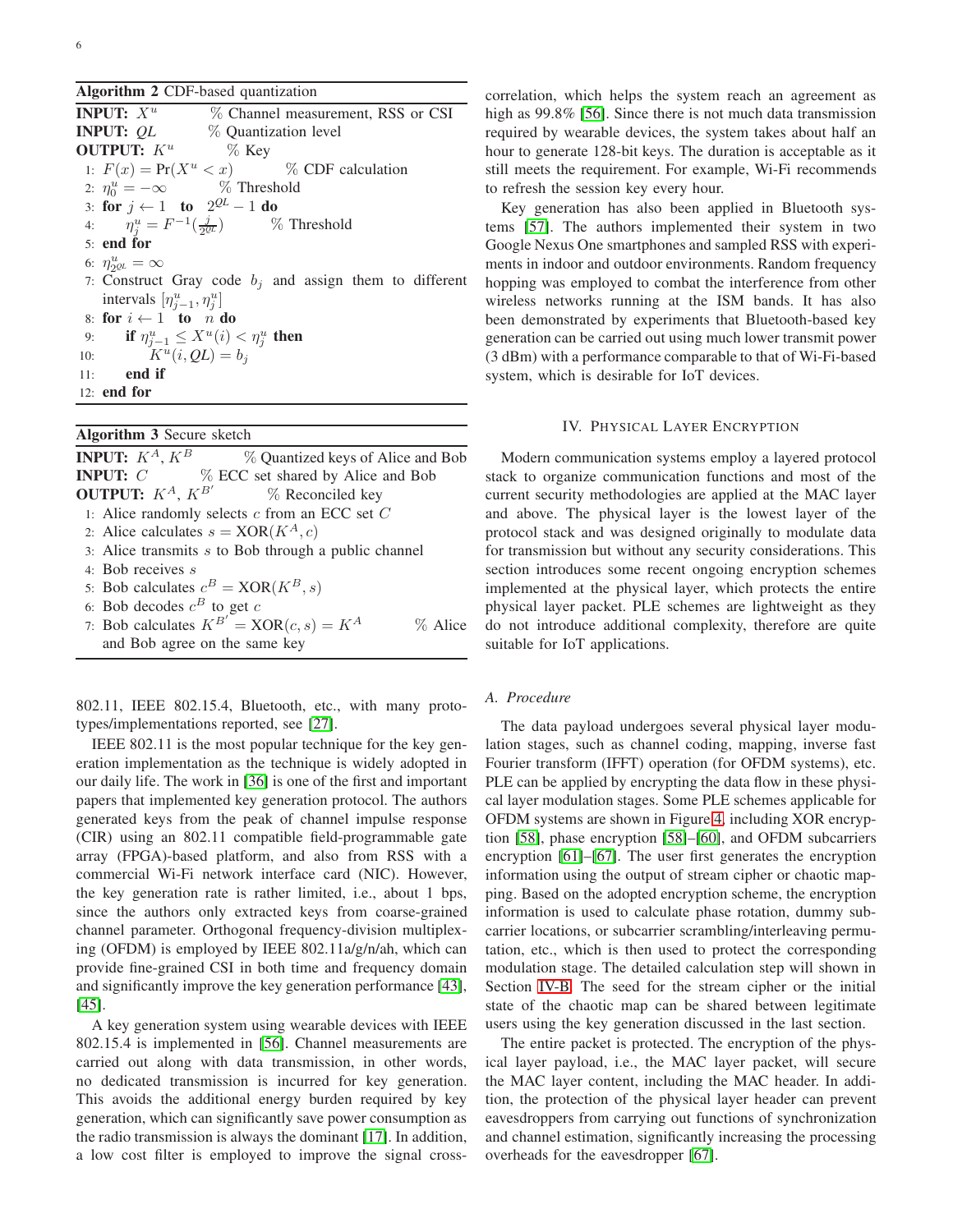

<span id="page-6-0"></span>Fig. 4. Physical layer encryption schemes in OFDM. Gray modules are added for encryption.

#### <span id="page-6-1"></span>*B. Algorithm Prototype*

The PLE design is determined by the wireless technologies which employ different physical layer modulations. In this section, we introduce several PLE prototypes based on the modulation stage that they have encrypted.

XOR encryption is the most straightforward and lightweight scheme and can be implemented in hardware in a very efficient manner. As XOR is a bitwise operation, it usually happens before coding, as shown in Figure [4.](#page-6-0) This scheme is applicable to all the wireless technologies as the data passed from the MAC layer is always in binary form. However, it is implemented at the beginning of modulation stages and does not randomize the physical layer waveform, which results in a weaker protection [\[67\]](#page-9-12).

Phase encryption can also be applied as long as phase-shift keying or quadrature amplitude modulation is used [\[58\]](#page-9-9)–[\[60\]](#page-9-10). As shown in Figure [4,](#page-6-0) phase encryption occurs after symbol mapping and the constellation symbols are not in binary values any more. The encrypted constellation symbols  $m'_k$  can be denoted as

$$
m'_k = m_k e^{j\theta_k} + n_k,\tag{1}
$$

where  $m_k$  is the constellation symbols,  $\theta_k$  is the rotation angle, and  $n_k$  is the random noise.  $\theta_k$  is generated according to the key sequence and then used to rotate the constellation symbols. In order to create a denser encrypted constellation, more key bits are required to generate rotation angles, which increases the key-to-data ratio<sup>5</sup>. Random noise,  $n_k$ , can be deliberately added to the rotated symbols to make it even more difficult for the eavesdroppers to demodulate the ciphertext [\[59\]](#page-9-13), [\[60\]](#page-9-10). The implementation of this technique is also efficient because the main resource is a multiplier and related control circuits.

The OFDM technique modulates data onto multiple orthogonal subcarriers/frequencies and can significantly increase the data rate, providing an additional domain to protect the data. The parallel input data  $X$  can be scrambled in frequency domain before IFFT operation [\[61\]](#page-9-11)–[\[63\]](#page-9-14), which can be given as

$$
X' = X S_f,\tag{2}
$$

where  $S_f$  is the frequency scrambling matrix, or the IFFT output data can be scrambled in the time domain [\[64\]](#page-9-15) and written as

$$
x' = xS_t,\tag{3}
$$

where  $S_t$  is the time scrambling matrix. Scramble-based schemes can bring a large search space. However, it may result in a high computational complexity as matrix operations are required, which may not be suitable for low cost devices [\[67\]](#page-9-12).

Different from above OFDM schemes that scramble all the data subcarriers, the work in [\[65\]](#page-9-16), [\[66\]](#page-9-17) interleaves only part of the subcarriers. In particular, the scheme in [\[65\]](#page-9-16) selects a subset of the subcarriers whose phase is larger than the threshold, and then interleaves their real and imaginary components of the symbols. The method in [\[66\]](#page-9-17) selects a subcarrier subset based on the CSI, and then interleaves these subcarriers according to the descending order of their channel amplitudes. Encryption usually involves mathematical operations, e.g., XOR operation, between the plaintext and key sequence, but here the concept applies more generally to the data manipulation according to the common secret information. In addition, the authors use channel information as encryption information directly without resorting to stream ciphers, which requires a careful design of the interleaving pattern because of the channel estimation errors at transmitters and receivers.

While the standard OFDM systems use all the data subcarriers for data transmission, some subcarriers can also be reserved to transmit dummy data, i.e., rubbish information, for obfuscation [\[67\]](#page-9-12). Due to the introduction of dummy subcarriers, there is a trade-off between the security and data rate, but it has been demonstrated in [\[67\]](#page-9-12) that it is worthwhile as there are many subcarriers and the data rate is usually only slightly reduced. In addition, the preambles are encrypted in [\[67\]](#page-9-12) so the entire packet is protected.

The above schemes protect different physical layer modulation stages, which lead to distinctions on the security level,

<sup>5</sup>Key-to-data ratio is defined as the number of key bits needed to encrypt one bit plaintext, which is a key metric of PLE.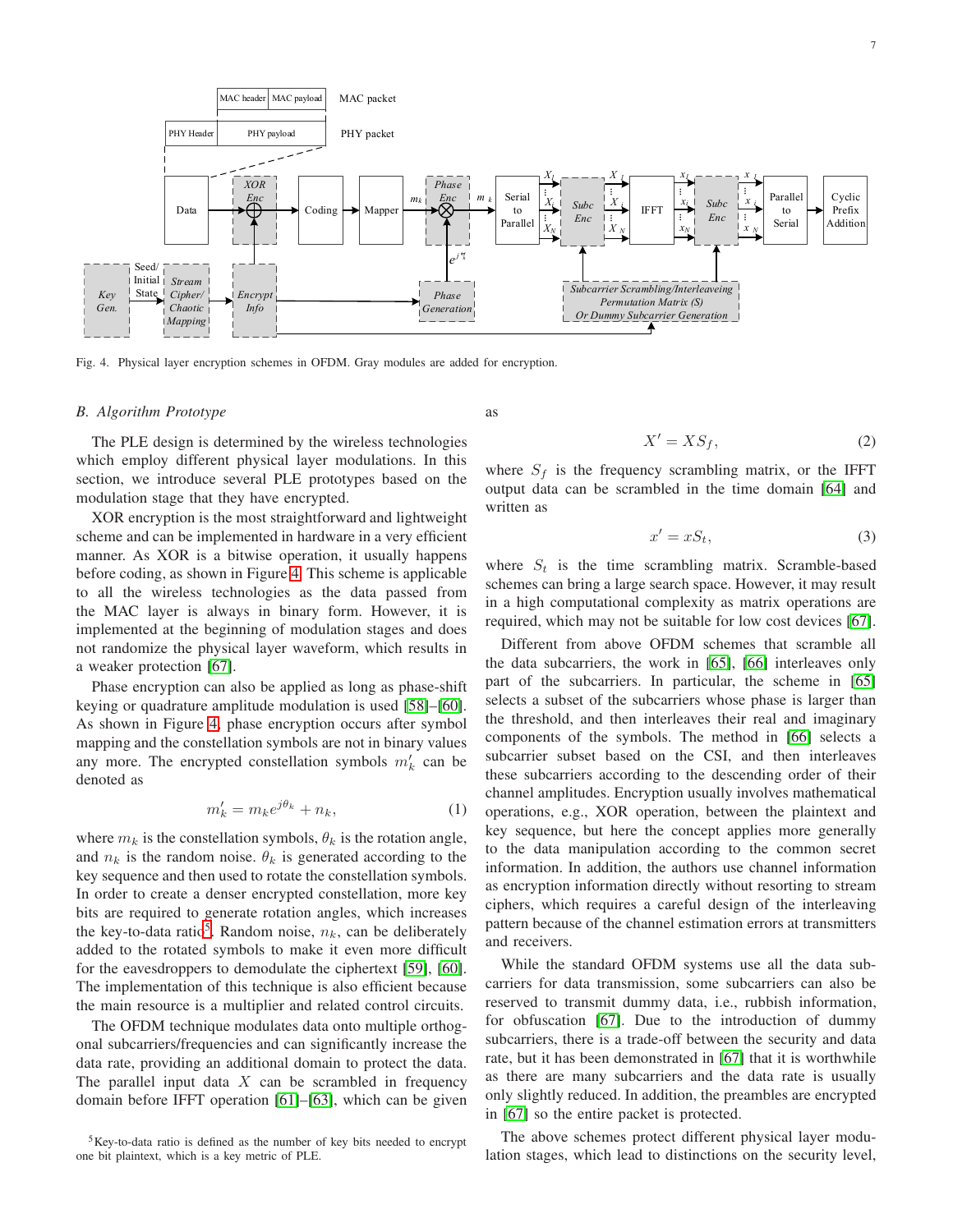complexity, etc. For example, XOR and phase encryption are easier to implement but provide less strong protection. On the other hand, scrambling-based schemes may require matrix operations, including matrix multiplication and inversion, which result in a higher computation complexity. A detailed comparison in terms of search space to the brute force attack, key rate, and complexity of the above schemes can be found in [\[67\]](#page-9-12).

#### *C. Practical Implementation*

To the best of the authors' knowledge, there has been only one paper which has implemented a physical layer phase encryption IEEE 802.15.4 transceiver and RC4 to generate the key sequence [\[68\]](#page-9-18). The work in [\[68\]](#page-9-18) first validated the design using FPGA technology and then implemented the system in application-specific integrated circuit (ASIC) using UMC 0.18  $\mu$ m complementary metal-oxide-semiconductor (CMOS) technology. The security enhancement, including the RC4 and phase encryption/decryption, results in a 26% increase on the gate counts compared to a standard 802.15.4 transceiver, which is a reasonable overheard for security.

## V. FUTURE WORK SUGGESTIONS

<span id="page-7-2"></span>Although there have been prototypes/demonstrations of the above physical layer-based security countermeasures, research is still needed to make these schemes more robust and pervasive. In this section, we suggest some future research directions in securing the IoT from the physical layer.

## *A. Physical Layer Key Generation*

Most current commercial platforms work in half-duplex mode, and the keying nodes have to measure the channel alternately in different time instances. Key generation in this setting is only applicable to slow fading channels in order to get a highly correlated measurements between users. Therefore, key generation in fast fading channels is very challenging, which limits its application, e.g. in vehicular communications. Work in [\[69\]](#page-9-19) and [\[70\]](#page-9-20) designed key generation systems with the maximum vehicle speed tested as 20 mph and 50 mph, respectively, but their key generation rates are limited, e.g., 5 bit/s in [\[70\]](#page-9-20). In addition, work in [\[71\]](#page-9-21) tested their algorithms in indoor environment only. There is also some simulation work, e.g., [\[72\]](#page-9-22), [\[73\]](#page-9-23). Their performance in the practical fast fading channels remains unknown. This topic is thus still require more efforts, e.g., by using full-duplex hardware [\[74\]](#page-9-24).

Efficient group and pairwise key generation are essential to assist secure broadcast and unicast transmission in a large scale IoT network. A fusion center broadcasts signals to the network users, which requires a pre-establishment of a common session key. The devices may also exchange unicast packets between each other, and private keys between pairs of users are required. In ad hoc IoT, many users may join and leave the network frequently, therefore robust and efficient schemes to update the session key and private keys are required. There have been several group key generation protocols reported, e.g., a time-slotted round-trip phase-based scheme [\[75\]](#page-9-25), RSSbased protocols for star and chain topologies [\[76\]](#page-9-26), and group

key generation for mesh topology [\[77\]](#page-9-27). However, the scalability (with the size of the group) and efficiency of the above protocols are limited and more research effort is required.

Although key generation is able to achieve informationtheoretic security, in practice the security performance requires special attention. For example, when there is a strong line-ofsight, the spatial decorrelation may not hold any more, which makes the system vulnerable to passive eavesdropping [\[39\]](#page-8-32), [\[78\]](#page-9-28). Key generation is also subject to active attacks [\[79\]](#page-9-29), [\[80\]](#page-9-30), which will result in less efficient or even unsuccessful key generation. It is thereof very important to design key generation techniques secure from passive eavesdropping and robust to active jamming. In addition, the majority of the research focuses on the indoor and/or mobile channels, while in an outdoor or static environment, the channel randomness is rather limited. A less random key will expose the cryptographic systems to brute force attack and should be always avoided.

# *B. Physical Layer Encryption*

PLE applies encryption at the physical layer, and entails additional operations and hardware resources. No hardware implementation for PLE schemes has been reported except for those in [\[68\]](#page-9-18). The additional operations will introduce latency in the critical path and may not meet the timing requirements of the current MAC protocol. Therefore, a cross-layer design between the physical and MAC layer is necessary.

The keys generated are usually fed to a stream cipher to produce pseudo random numbers to encrypt plaintext. In scenarios where keys can be generated fast or only very small amount of data exchange is required, the keys generated can be used to encrypt the data directly, rather than be used as the seed for stream cipher. Key generation and PLE is then integrated as a one-time pad scheme to offer perfect Shannon secrecy, which can provide strongest protection ever. However, the practical security performance and implementation requires further investigation.

# VI. CONCLUSION

<span id="page-7-3"></span>This article has provided an overview on securing wireless communications of IoT applications from the physical layer. We have introduced two security techniques, namely, physical layer key generation and physical layer encryption. For each, we have discussed their features and applications by a special consideration of IoT devices' low power and low cost features. The remaining challenges of how to make these schemes more robust and pervasive have also been proposed. Unlike previous work, this article has focused on practical prototypes/implementations, thus offering insights for their applications in the IoT to enhance wireless security.

### **REFERENCES**

- <span id="page-7-0"></span>[1] L. Atzori, A. Iera, and G. Morabito, "The Internet of Things: A survey," *Computer Networks*, vol. 54, no. 15, pp. 2787–2805, 2010.
- <span id="page-7-1"></span>[2] A. Al-Fuqaha, M. Guizani, M. Mohammadi, M. Aledhari, and M. Ayyash, "Internet of Things: A survey on enabling technologies, protocols, and applications," *IEEE Commun. Surveys Tuts.*, vol. 17, no. 4, pp. 2347–2376, Fourth Quarter 2015.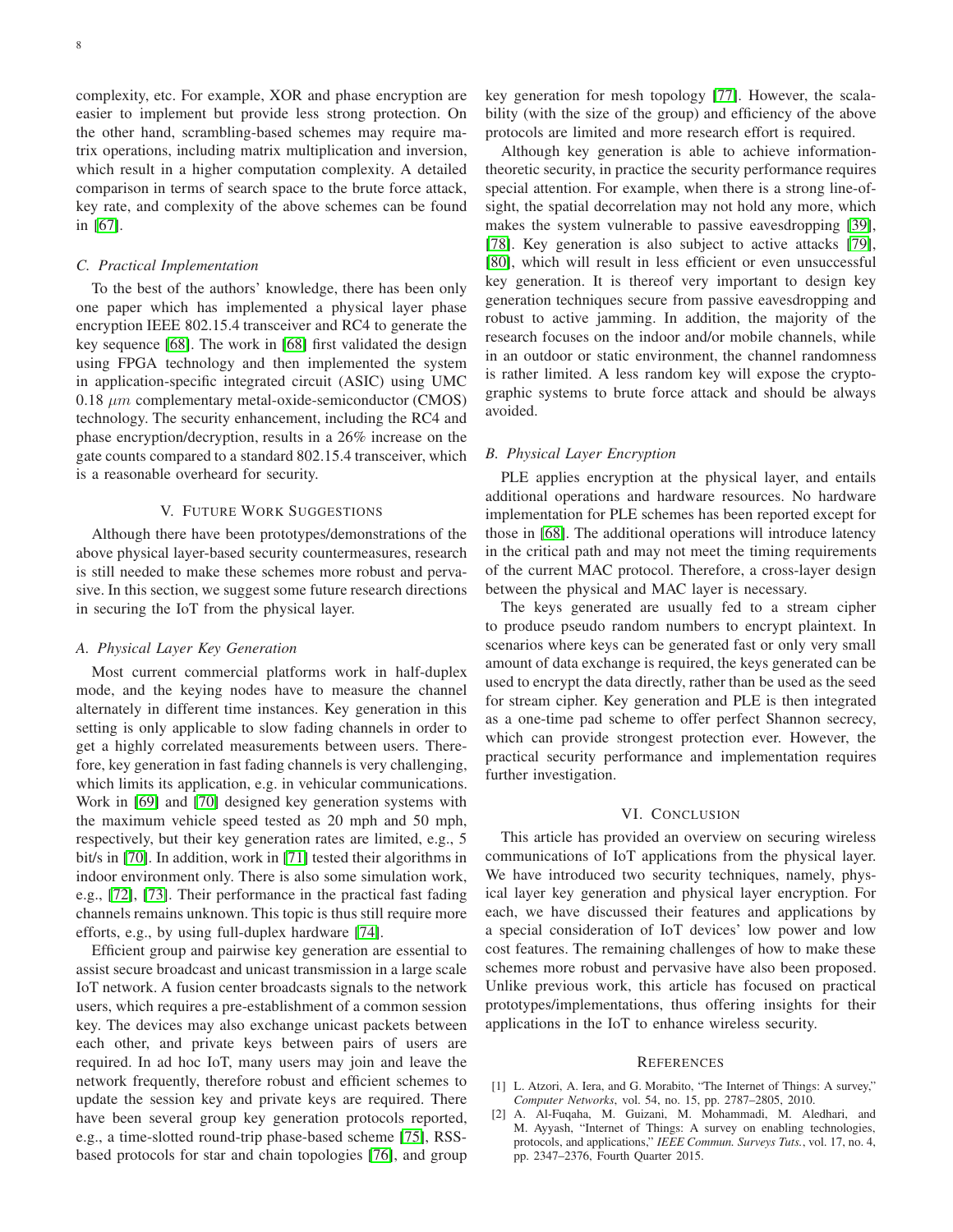- <span id="page-8-0"></span>[3] J. A. Stankovic, "Research directions for the internet of things," *IEEE Internet Things J.*, vol. 1, no. 1, pp. 3–9, 2014.
- <span id="page-8-1"></span>[4] M. Walport, "The Internet of Things: Making the most of the second digital revolution, A report by the UK government chief scientific adviser," Tech. Rep., December 2014, [https://www.gov.uk/government/uploads/system/uploads/attachment](https://www.gov.uk/government/uploads/system/uploads/attachment_data/file/409774/14-1230-internet-of-things-review.pdf)\_data/file/409704ut4h-2036-internet-of-things-review.pdf, Accessed on 22 June 2017.
- <span id="page-8-2"></span>[5] "The Internet of Things: Five critical questions," McKinsey Global Institute, August 2015, Accessed on 22 June 2017.
- <span id="page-8-3"></span>[6] "A partnership to secure and protect the emerging Internet of Things," National Science Foundation, August 2015, [http://nsf.gov/news/news](http://nsf.gov/news/news_summ.jsp?cntn_id=136104&org=NSF)\_summ.jsp?cntn\_id=136104&org=NSF, Accessed on 22 June 2017.
- <span id="page-8-4"></span>[7] European Research Cluster on the Internet of Things, [http://www.internet-of-things-research.eu/,](http://www.internet-of-things-research.eu/) Accessed on 22 June 2017.
- <span id="page-8-5"></span>[8] "New Internet of Things research hub announced," The Engineering and Physical Sciences Research Council, January 2016, <https://www.epsrc.ac.uk/newsevents/news/iotresearchhub/> , Accessed on 22 June 2017.
- <span id="page-8-6"></span>[9] A. Nordrum, "The Internet of fewer things," September 2016, [http://spectrum.ieee.org/telecom/internet/the-internet-of-fewer-things,](http://spectrum.ieee.org/telecom/internet/the-internet-of-fewer-things) Accessed on 22 June 2017.
- <span id="page-8-7"></span>[10] D. Evans, "Internet of things research study," Cisco, Tech. Rep., April 2011, [http://www.cisco.com/c/dam/en](http://www.cisco.com/c/dam/en_us/about/ac79/docs/innov/IoT_IBSG_0411FINAL.pdf)\_us/about/ac79/docs/innov/IoT\_IBSG\_0411fffNALCpdf; Zenger, M. Pietersz, J. Zimmer, J.-F. Posielek, T. Lenze, and Accessed on 22 June 2017.
- <span id="page-8-8"></span>[11] A. Grau, "How to build a safer Internet of Things," February 2015, [http://spectrum.ieee.org/telecom/security/how-to-build-a-safer-internet-of-things,](http://spectrum.ieee.org/telecom/security/how-to-build-a-safer-internet-of-things) pp. 105–123, 2016. Accessed on 22 June 2017.
- <span id="page-8-9"></span>[12] "Internet of things research study," HP, Tech. Rep., November 2015, [https://www.hpe.com/h20195/v2/GetPDF.aspx/4AA5-4759ENN.pdf,](https://www.hpe.com/h20195/v2/GetPDF.aspx/4AA5-4759ENN.pdf) Accessed on 22 June 2017.
- <span id="page-8-36"></span><span id="page-8-10"></span>[13] Y. Zou, J. Zhu, X. Wang, and L. Hanzo, "A survey on wireless security: Technical challenges, recent advances, and future trends," *Proc. IEEE*, vol. 104, no. 9, pp. 1727–1765, September 2016.
- <span id="page-8-35"></span><span id="page-8-11"></span>[14] J. Granjal, E. Monteiro, and J. Sa Silva, "Security for the Internet of Things: A survey of existing protocols and open research issues," *IEEE Commun. Surveys Tuts.*, vol. 17, no. 3, pp. 1294–1312, Third Quarter 2015.
- <span id="page-8-32"></span><span id="page-8-12"></span>[15] T. Dieks and E. Rescorla, "The Transport layer security (TLS) protocol," Internet Requests for Comments, RFC Editor, RFC 5246, August 2008. [Online]. Available:<http://www.rfc-editor.org/rfc/rfc5246.txt>
- <span id="page-8-13"></span>[16] "Wireless lan medium access control (mac) and physical layer (phy) specifications: Amendment 6: Medium access control (mac) security enhancements," IEEE, Tech. Rep. 802.11i, July 2004.
- <span id="page-8-38"></span><span id="page-8-14"></span>[17] W. Trappe, R. Howard, and R. S. Moore, "Low-energy security: Limits and opportunities in the Internet of Things," *IEEE Security Privacy*, vol. 13, no. 1, pp. 14–21, January/February 2015.
- <span id="page-8-15"></span>[18] C. Cheng, R. Lu, A. Petzoldt, and T. Takagi, "Securing the Internet of Things in a quantum world," *IEEE Commun. Mag.*, vol. 55, no. 2, pp. 116–120, February 2017.
- <span id="page-8-39"></span><span id="page-8-16"></span>[19] H. Rahbari and M. Krunz, "Secrecy beyond encryption: obfuscating transmission signatures in wireless communications," *IEEE Commun. Mag.*, vol. 53, no. 12, pp. 54–60, December 2015.
- <span id="page-8-40"></span><span id="page-8-17"></span>[20] X. Zhou, L. Song, and Y. Zhang, Eds., *Physical layer security in wireless communications*. CRC Press, 2013.
- <span id="page-8-33"></span>[21] B. He, X. Zhou, and T. D. Abhayapala, "Wireless physical layer security with imperfect channel state information: A survey," *ZTE Communications*, vol. 11, no. 3, p. 1119, September 2013.
- <span id="page-8-34"></span>[22] A. Mukherjee, S. Fakoorian, J. Huang, and A. Swindlehurst, "Principles of physical layer security in multiuser wireless networks: A survey," *IEEE Commun. Surveys Tuts.*, vol. 16, no. 3, pp. 1550–1573, Third Quarter 2014.
- <span id="page-8-37"></span><span id="page-8-18"></span>[23] Y. Liu, H.-H. Chen, and L. Wang, "Physical layer security for next generation wireless networks: Theories, technologies, and challenges," *IEEE Commun. Surveys Tuts.*, vol. 19, no. 1, pp. 347 – 376, 2017.
- <span id="page-8-19"></span>[24] S. Goel and R. Negi, "Guaranteeing secrecy using artificial noise," *IEEE Trans. Wireless Commun.*, vol. 7, no. 6, 2008.
- <span id="page-8-20"></span>[25] S. Ma, M. Hempel, Y. L. Yang, and H. Sharif, "An approach to secure wireless communications using randomized eigenvector-based jamming signals," in *Proc. 6th Int. Wireless Communications and Mobile Computing Conf.*, Caen, France, July 2010, pp. 1172–1176.
- <span id="page-8-21"></span>[26] A. Mukherjee and A. L. Swindlehurst, "Robust beamforming for security in mimo wiretap channels with imperfect csi," *IEEE Trans. Signal Processing*, vol. 59, no. 1, pp. 351–361, 2011.
- <span id="page-8-22"></span>[27] J. Zhang, T. Q. Duong, A. Marshall, and R. Woods, "Key generation from wireless channels: A review," *IEEE Access*, vol. 4, pp. 614–626,
- <span id="page-8-31"></span><span id="page-8-30"></span><span id="page-8-29"></span><span id="page-8-28"></span><span id="page-8-27"></span><span id="page-8-26"></span><span id="page-8-25"></span><span id="page-8-24"></span><span id="page-8-23"></span>[28] A. Mukherjee, "Physical-layer security in the Internet of Things: Sensing and communication confidentiality under resource constraints," *Proc. IEEE*, vol. 103, no. 10, pp. 1747–1761, October 2015.
- http://www.mckinsey.com/industries/high-tech/our-insights/the-internet-of-thing S-Kive-arigid Hagrical dayer key generation in wireless networks: challenges and opportunities," *IEEE Communications Magazine*, vol. 53, no. 6, pp. 33–39, 2015.
	- [30] S. Janiak, "Three ways Bluetooth<sup>®</sup> smart technology enables innovation for the Internet of Things," January 2015, http://blog.bluetooth.com/three-ways-bluetooth-smart-technology-enables-innovation-fo Accessed on 22 June 2017.
	- [31] "LoRa Alliance," [https://www.lora-alliance.org/,](https://www.lora-alliance.org/) Accessed on 22 June 2017.
	- [32] C. T. Zenger, M.-J. Chur, J.-F. Posielek, C. Paar, and G. Wunder, "A novel key generating architecture for wireless low-resource devices," in *Proc. Int. Workshop Secure Internet of Things (SIoT)*, Wroclaw, Poland, September 2014, pp. 26–34.
	- [33] R. Ahlswede and I. Csiszar, "Common randomness in information theory and cryptography – Part I: secret sharing," *IEEE Trans. Inf. Theory*, vol. 39, no. 4, pp. 1121–1132, 1993.
	- [34] U. M. Maurer, "Secret key agreement by public discussion from common information," *IEEE Trans. Inf. Theory*, vol. 39, no. 3, pp. 733–742, 1993.
	- Paar, "Authenticated key establishment for low-resource devices exploiting correlated random channels," *Computer Networks*, vol. 109,
	- [36] S. Mathur, W. Trappe, N. Mandayam, C. Ye, and A. Reznik, "Radiotelepathy: Extracting a secret key from an unauthenticated wireless channel," in *Proc. 14th Annu. Int. Conf. Mobile Computing Networking (MobiCom)*, San Francisco, California, USA, September 2008, pp. 128– 139.
	- [37] S. Jana, S. N. Premnath, M. Clark, S. K. Kasera, N. Patwari, and S. V. Krishnamurthy, "On the effectiveness of secret key extraction from wireless signal strength in real environments," in *Proc. 15th Annu. Int. Conf. Mobile Computing and Networking (MobiCom)*, Beijing, China, September 2009, pp. 321–332.
	- [38] J. Zhang, R. Woods, T. Q. Duong, A. Marshall, and Y. Ding, "Experimental study on channel reciprocity in wireless key generation," in *Proc. 17th IEEE Int. Workshop Signal Process. Advances in Wireless Commun. (SPAWC)*, Edinburgh, UK, July 2016, pp. 1–5.
	- [39] J. Zhang, R. Woods, T. Q. Duong, A. Marshall, Y. Ding, Y. Huang, and Q. Xu, "Experimental study on key generation for physical layer security in wireless communications," *IEEE Access*, vol. 4, pp. 4464– 4477, September 2016.
	- [40] S. Kajita, T. Amano, H. Yamaguchi, T. Higashino, and M. Takai, "Wi-fi channel selection based on urban interference measurement," in *Proc. 13th Int. Conf. on Mobile and Ubiquitous Systems: Computing, Networking and Services*, Hiroshima, Japan, November/December 2016, pp. 143–150.
	- [41] E. Chin, D. Chieng, V. Teh, M. Natkaniec, K. Loziak, and J. Gozdecki, "Wireless link prediction and triggering using modified ornstein– uhlenbeck jump diffusion process," *Wireless Networks*, vol. 20, no. 3, pp. 379–396, 2014.
	- [42] J. A. Santana, E. Macías, Á. Suárez, D. Marrero, and V. Mena, "Adaptive estimation of wifi rssi and its impact over advanced wireless services," *Mobile Networks and Applications*, pp. 1–13, 2016.
	- [43] J. Zhang, A. Marshall, R. Woods, and T. Q. Duong, "Efficient key generation by exploiting randomness from channel responses of individual OFDM subcarriers," *IEEE Trans. Commun.*, vol. 64, no. 6, pp. 2578– 2588, June 2016.
	- [44] J. Zhang, B. He, T. Q. Duong, and R. Woods, "On the key generation from correlated wireless channels," *IEEE Commun. Lett.*, vol. 21, no. 4, pp. 961–964, 2017.
	- [45] H. Liu, Y. Wang, J. Yang, and Y. Chen, "Fast and practical secret key extraction by exploiting channel response," in *Proc. 32nd IEEE Int. Conf. Comput. Commun. (INFOCOM)*, Turin, Italy, April 2013, pp. 3048– 3056.
	- [46] W. Xi, X. Li, C. Qian, J. Han, S. Tang, J. Zhao, and K. Zhao, "KEEP: Fast secret key extraction protocol for D2D communication," in *Proc. 22nd IEEE Int. Symp. of Quality of Service (IWQoS)*, Hong Kong, May 2014, pp. 350–359.